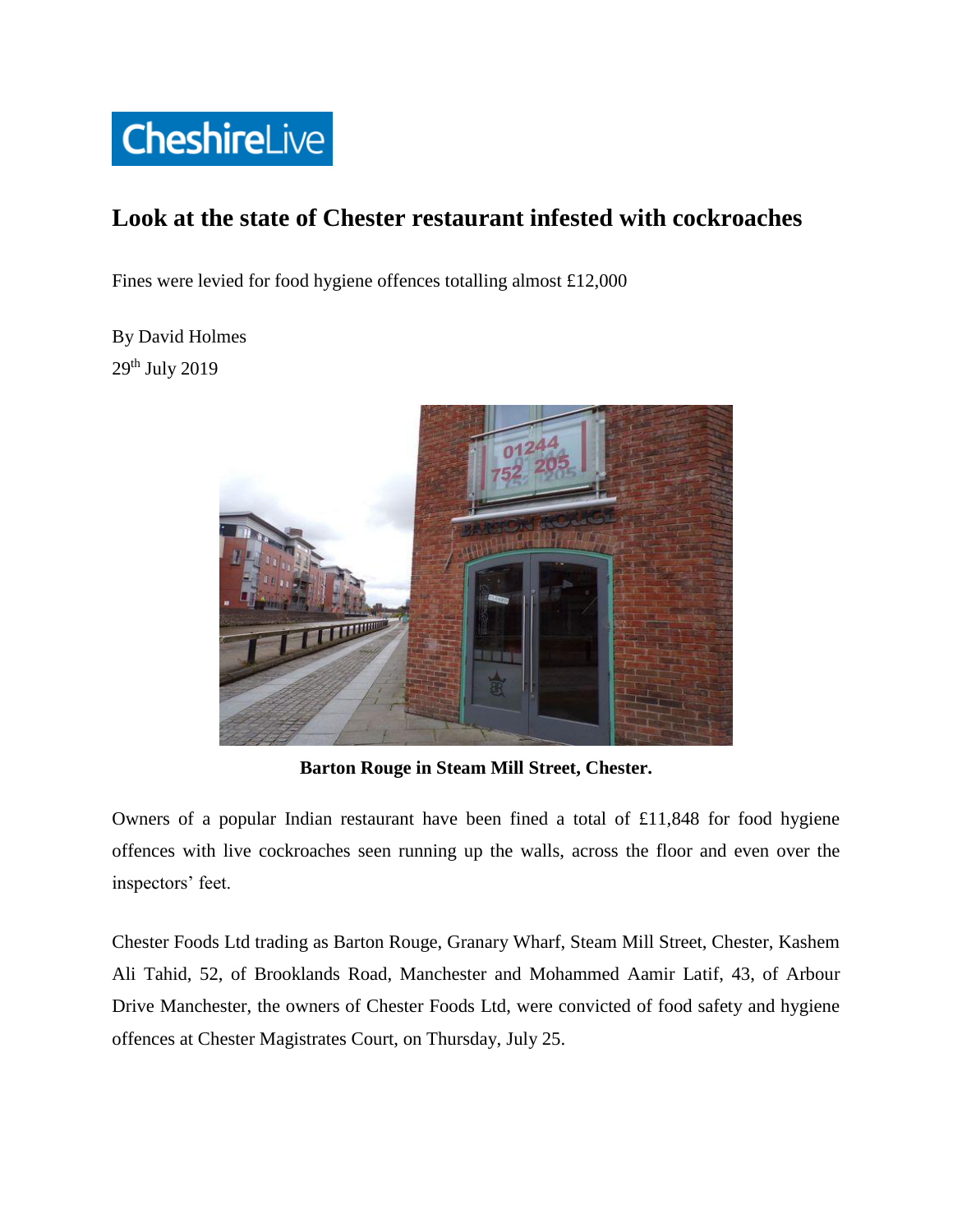Regulatory services officers visited Barton Rouge on July 25, 2018, to undertake a routine food hygiene inspection and found evidence of a German cockroach infestation and poor standards of cleanliness throughout the premises.

The level of cockroach activity was such that officers saw live insects run up the walls, across the floor and over their feet when equipment was moved.

A significant build of dirt and food debris was found throughout the food handling and storage areas, floor surfaces were found to be in a poor condition, a wash hand basin was inaccessible and clearly not in use and there was no food safety management control in the business.

The premises were voluntarily closed with immediate effect until the pest activity could be eradicated and the premises had undergone a deep clean. The premises re-opened two weeks later when officers were satisfied that there was no longer an imminent risk to public health in that there was no further evidence of pest activity and the standards of cleanliness had been much improved.



**Photos taken during the inspection at Barton Rouge on July 25, 2018**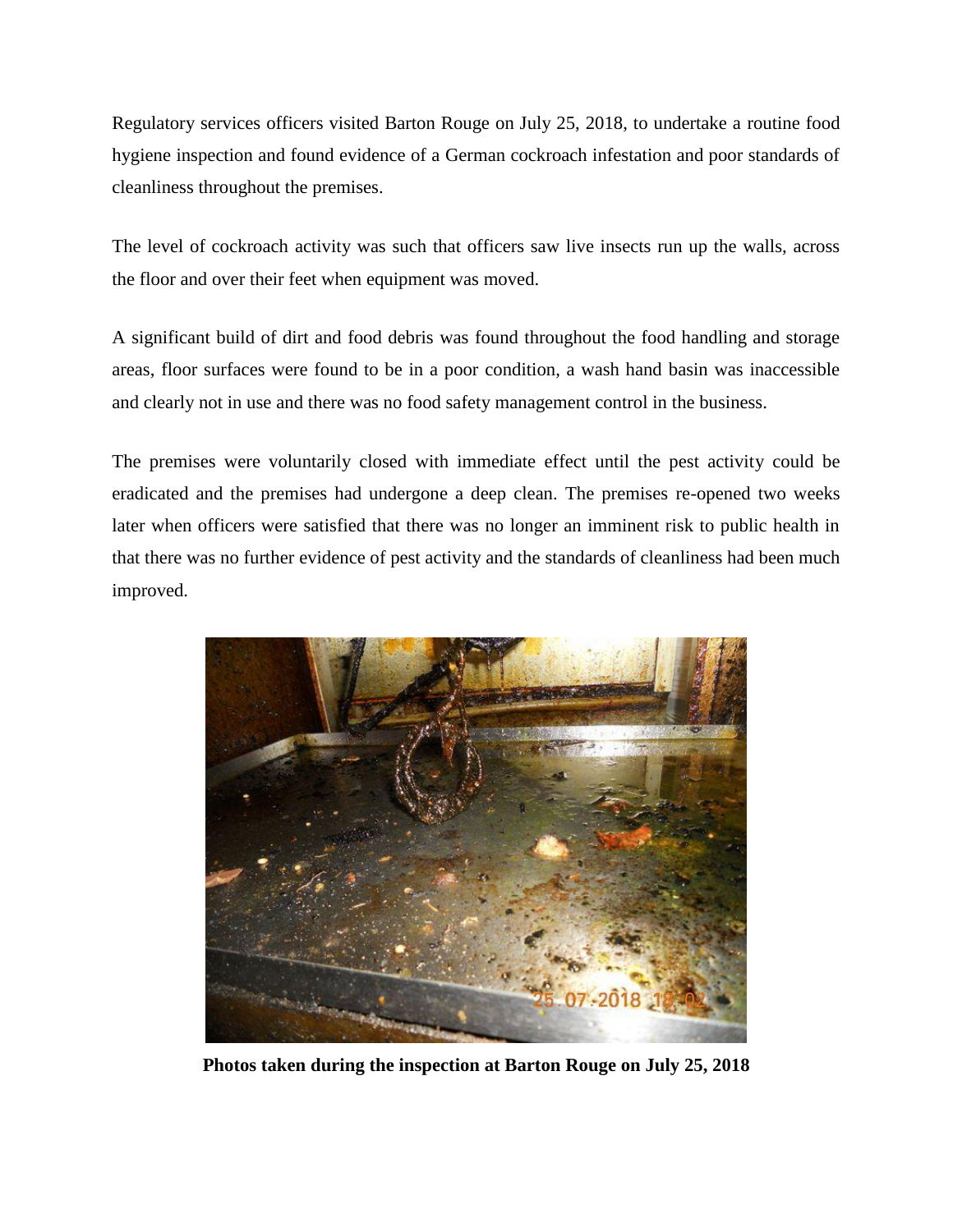While it was noted that Mr Tahid had suffered particularly difficult personal circumstances during the period before the inspection, magistrates, upon sentencing, stated that they could only consider it as personal mitigation, as given his 20 years' experience in the industry it should have been blatantly obvious that standards did not come close to those required for food hygiene and safety.

In Mr Latif's case, magistrates found that, given his significant investment in the company, he should have taken all necessary actions to ensure compliance.

Chester Foods Limited received an £8,000 fine, £700 costs plus £170 victim surcharge, Mr Tahid received an £800 fine, £685 costs and £80 victim surcharge and Mr Latif received a £665 fine, £682 costs and £66 victim surcharge.



**Photos taken during the inspection at Barton Rouge on July 25, 2018**

Council deputy leader and cabinet member for environment, highways and strategic transport, Councillor Karen Shore, said: "The very poor standards in this restaurant could have had serious consequences for its customers. For any food business the safety of customers must be their top priority.